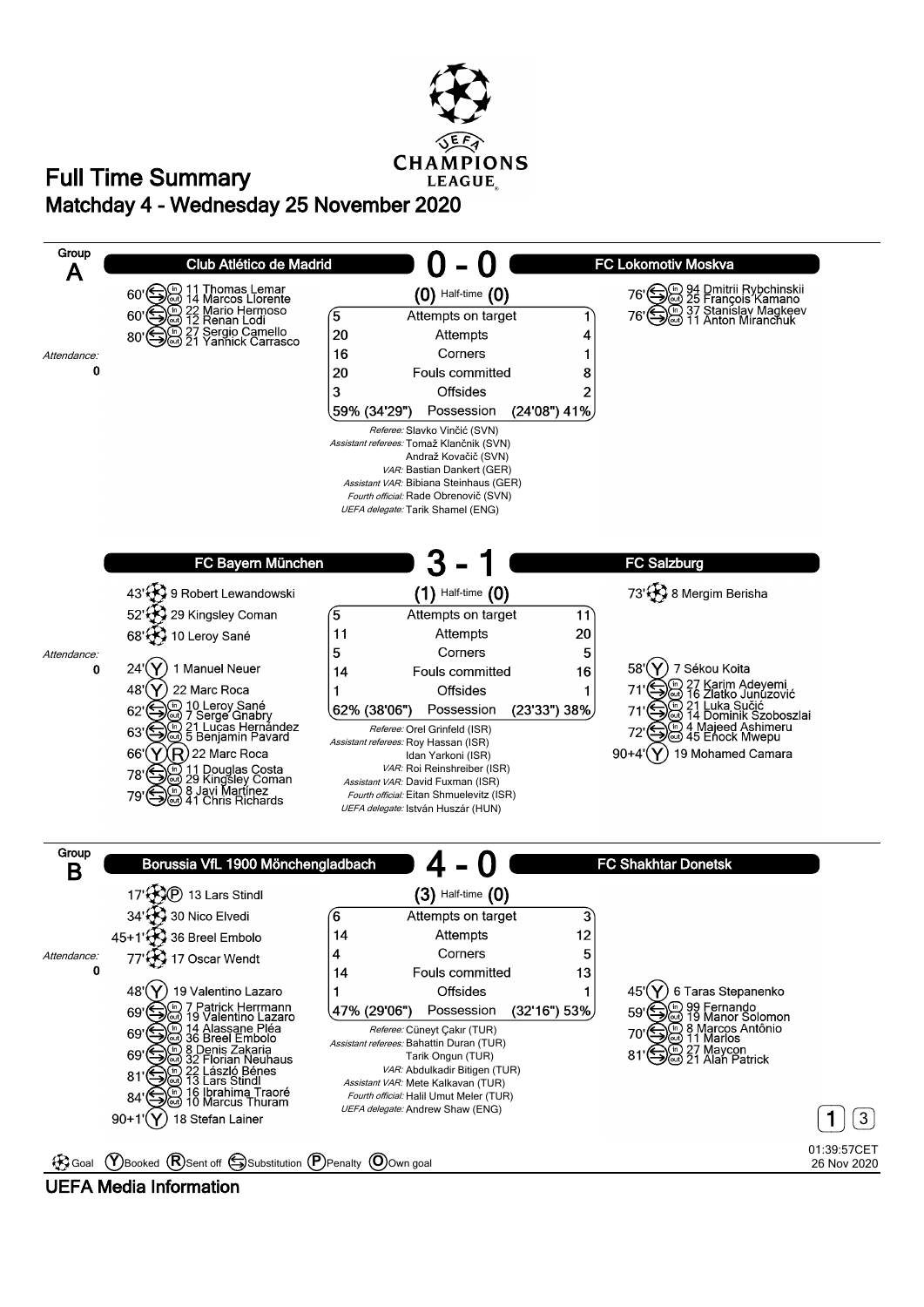**CHAMPIONS LEAGUE** 

## **Matchday 4 - Wednesday 25 November 2020 Full Time Summary**





Goal **Y** Booked **R** Sent off Substitution **P** Penalty **O** Own goal

**UEFA Media Information**